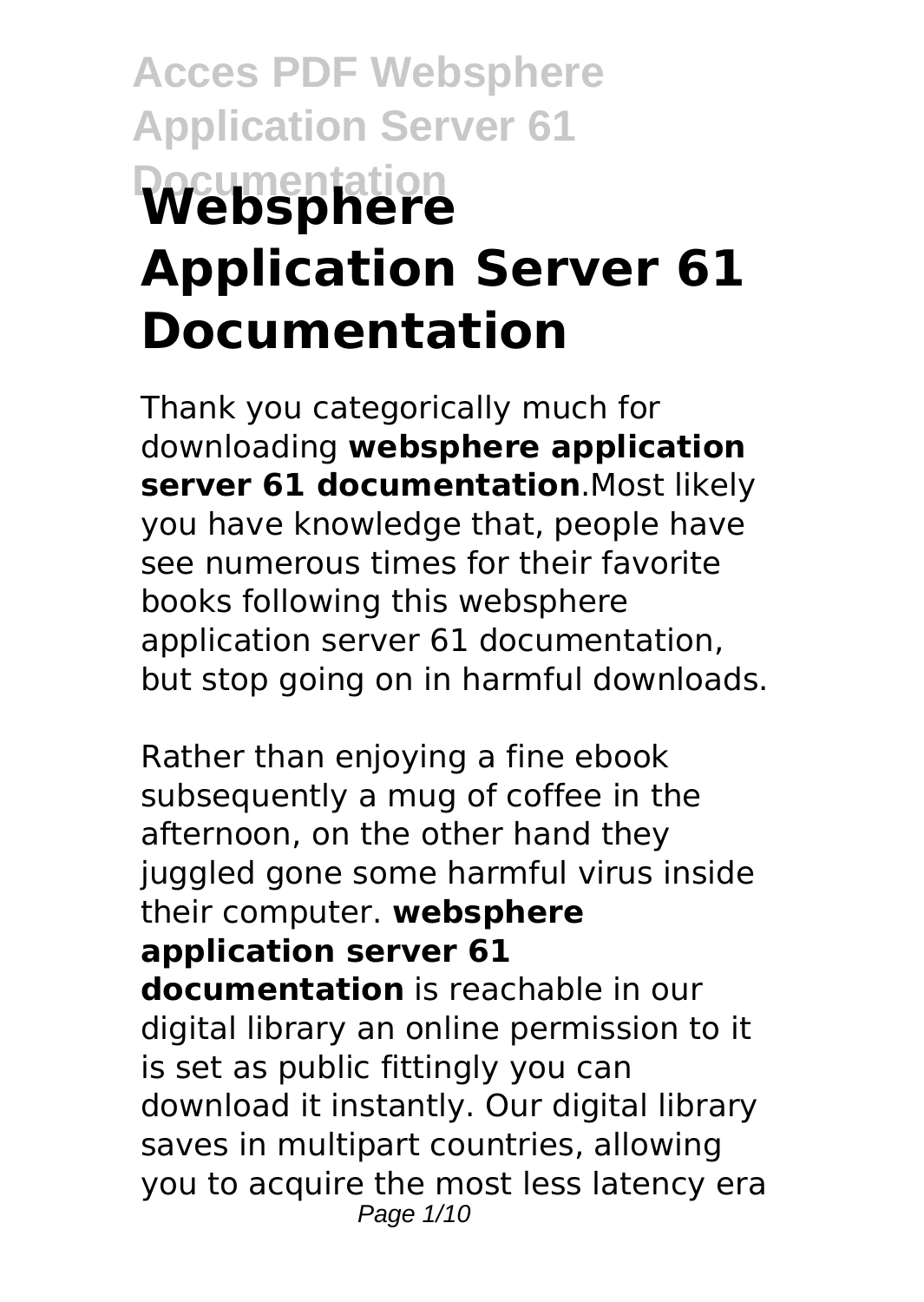to download any of our books behind this one. Merely said, the websphere application server 61 documentation is universally compatible when any devices to read.

You can search and download free books in categories like scientific, engineering, programming, fiction and many other books. No registration is required to download free e-books.

### **Websphere Application Server 61 Documentation**

Websphere Application Server 61 Documentation WebSphere Application Server (Distributed and IBM i operating systems), Version 8.5.5 documentation. View the latest WebSphere® Application Server documentation. This information applies to the Version 8.5.5 full profile and to all subsequent releases and modifications until otherwise indicated

### **Websphere Application Server 61 Documentation**

Page 2/10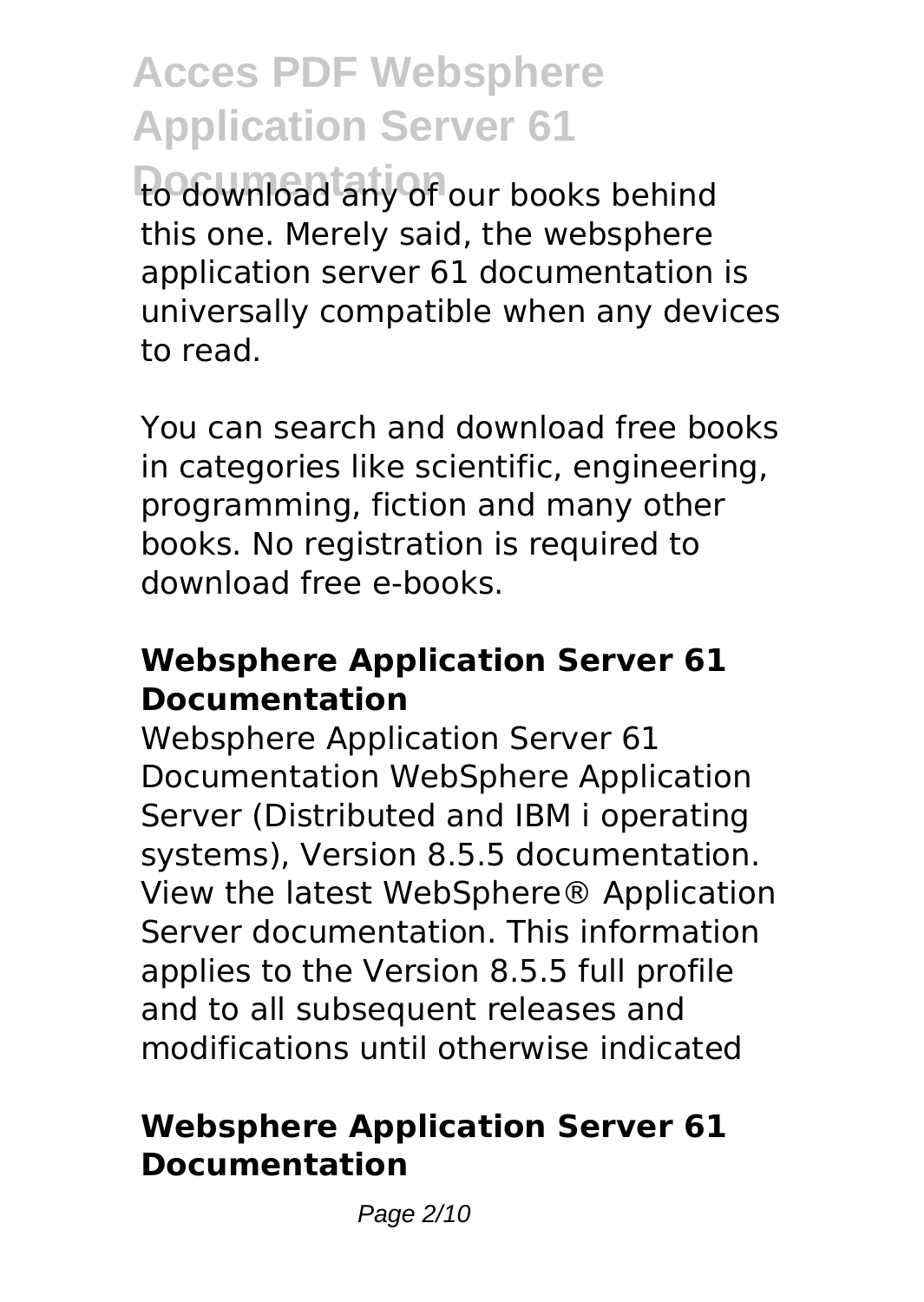**Documentation** Go to the FTP server for WebSphere Application Server documentation. Select the WebSphere Application Server version and edition of the documentation plug-ins that you want to use. Click the tab on the library page to choose the version of the information center that you want to use in an offline mode.

### **Using the WebSphere Application Server documentation offline**

For information regarding the supported WebSphere Application Server programming model, see the specifications and API documentation topic in the Version 6.1 Information Center. Required Details: 1 IBM provides the plug-in binaries for the selected Web server on the Linux System z operating system. 2 Support is provided, for the HTTP server functionality of this server only.

### **System requirements for IBM WebSphere Application Server ...**

Page 3/10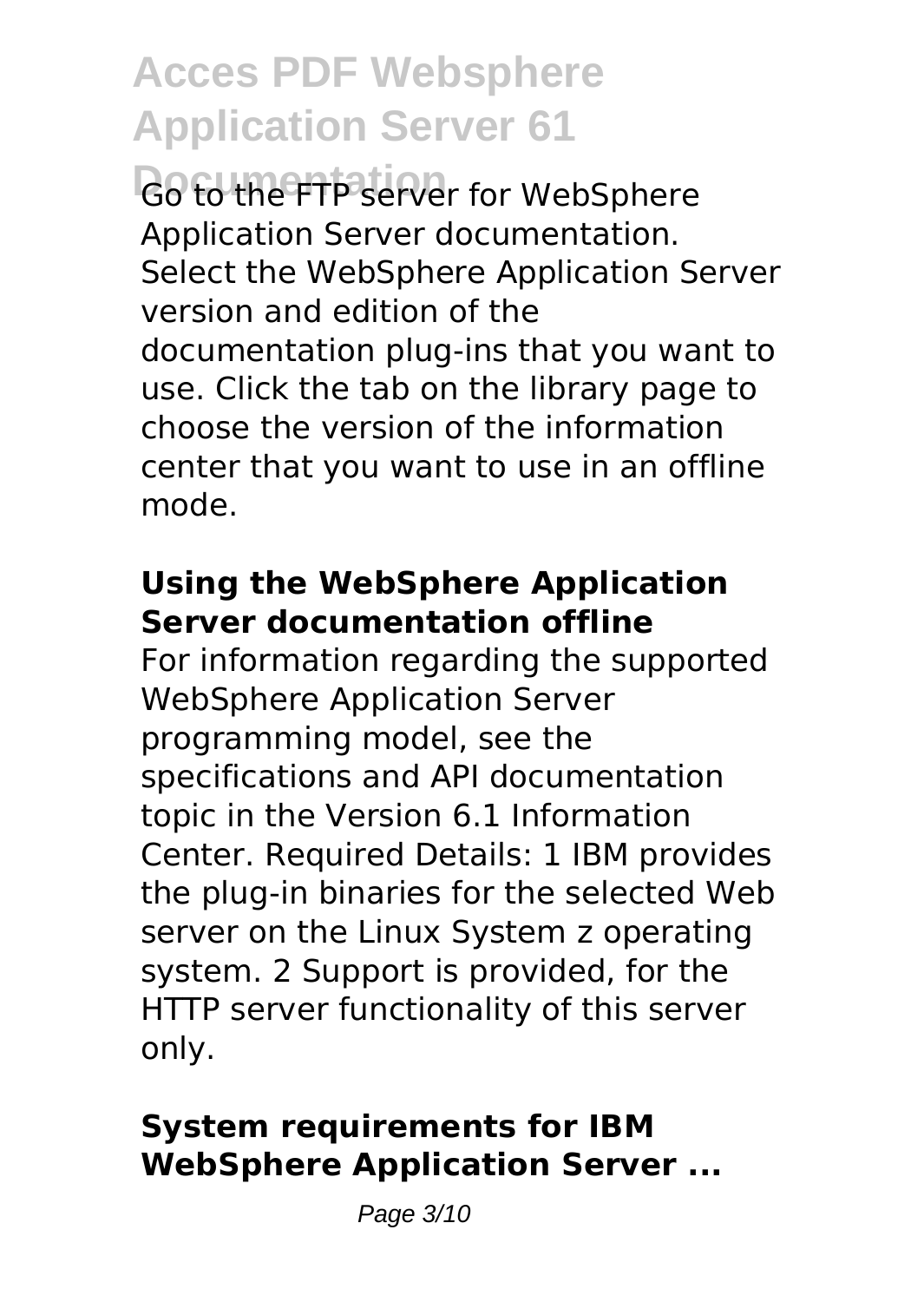**Installing the WebSphere Application** Server A Note about Profiles . If you are familiar with previous versions of the IBM WebSphere Application Server, you will notice that with version 6.0, IBM has introduced a new concept—the profile. Use of profiles enables WebSphere to separate runtime files, which might change, from core product files ...

### **IBM WebSphere Application Server 6.0 Base Server ...**

Date Alert Description; 5.4: 2020-09-10: CVE-2020-4578: IBM WebSphere Application Server 7.0, 8.0, 8.5, and 9.0 is vulnerable to cross-site scripting. This vulnerability allows users to embed arbitrary JavaScript code in the Web UI thus altering the intended functionality potentially leading to credentials disclosure within a trusted session.

#### **Ibm Websphere Application Server - Security Database**

Start at the task bar and click Start, All Programs, IBM WebSphere, Application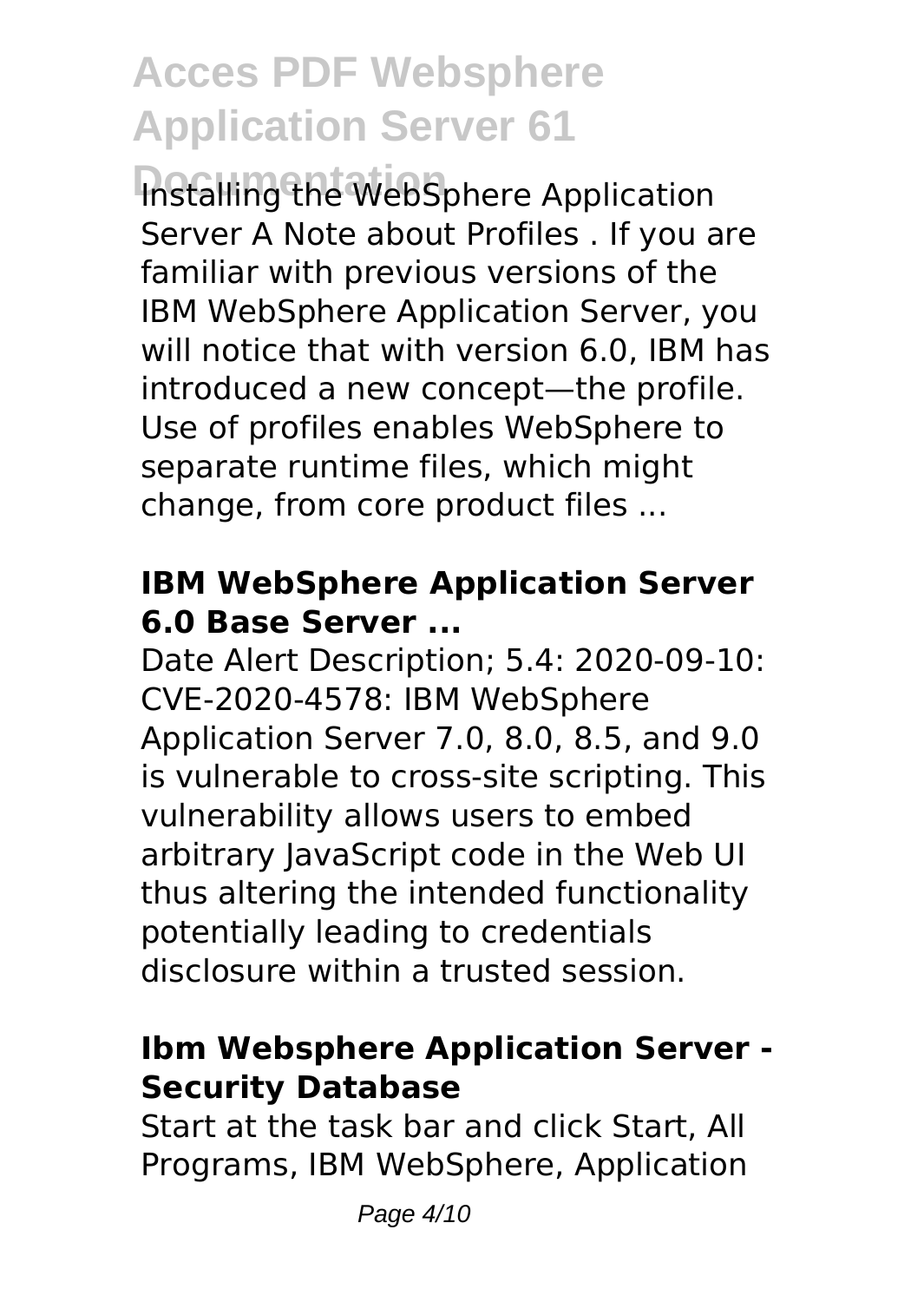**Server Community Edition, Start the** server. A command window will open and messages will be displayed as the server initializes.

#### **WebSphere Application Server Community Edition ...**

To prevent these conflicts, the WebSphere Application Server Community Edition server provides two techniques that force a classloader to prefer your application library over the classes loaded by any parent classloaders. Both techniques require you to customize the deployment plan used when you deploy your asset to the server.

#### **WebSphere Application Server Community Edition ...**

In your command terminal, navigate to the IBM WebSphere Application Server folder location that you specified during the installation. Change to the /bin directory and run a command similar to the following example to create an IBM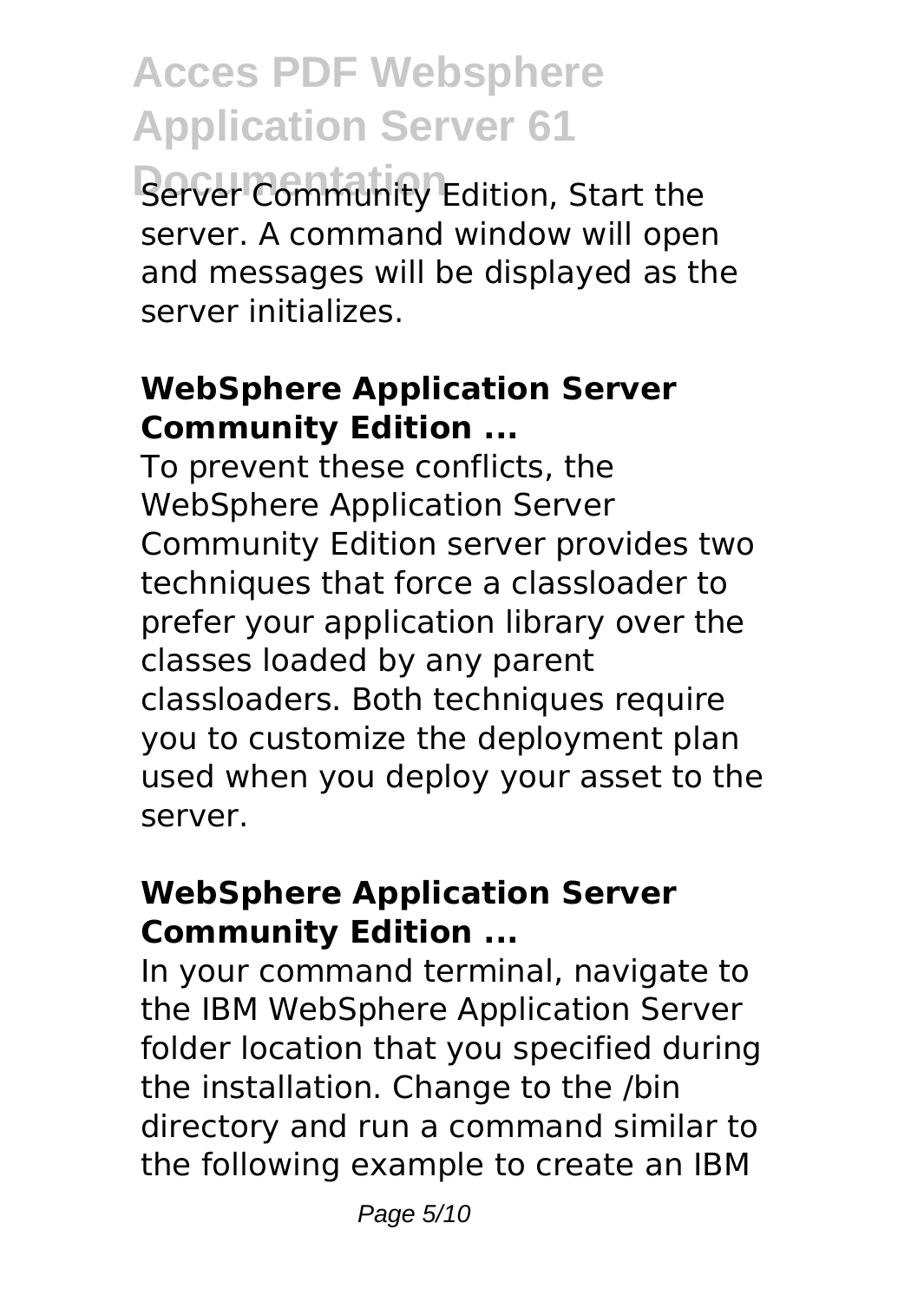WebSphere profile, user name, and password. A profile defines the run time environment.

#### **Chapter 3. Installing and running IBM WebSphere ...**

Before installing PATROL for IBM WebSphere Application Server, verify that your system is supported for this product and that you have a valid license from BMC Software and an appropriate account from which to install the product. If you are using the JVM Profiling features, verify that your Java environment is supported for this product.

#### **System requirements - Documentation for BMC PATROL for IBM ...**

Websphere Application Sever is essentially a Java application, you can have any number of WebSphere Application Server instances running on a single machine, you can even have multiple instances running on separate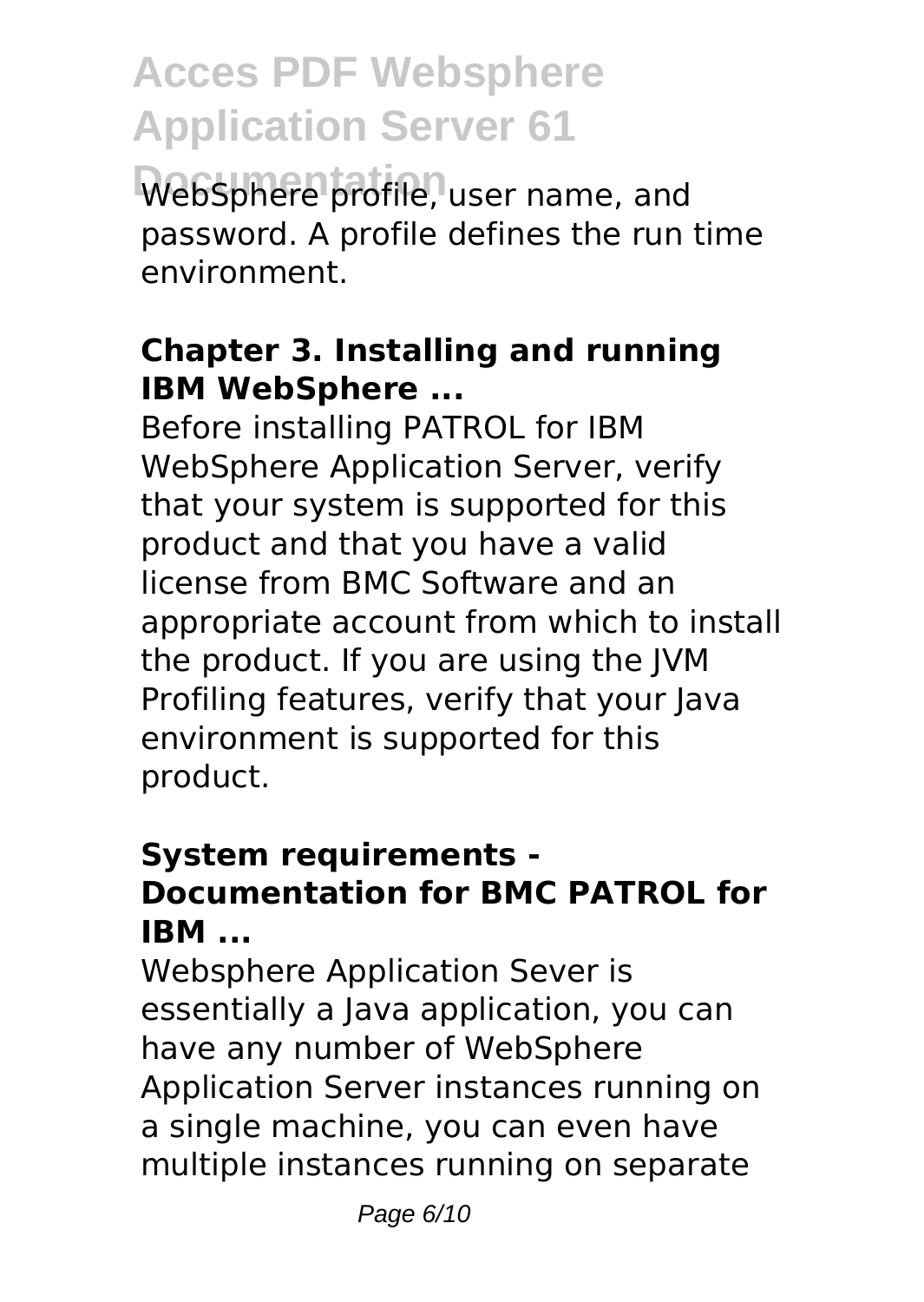machines that are part of the same Cell or multiple instances on the same machine that are part of different Cells.

#### **IBM WebSphere Application Server - Configipedia - BMC ...**

WebSphere Application Server (WAS) is a software product that performs the role of a web application server.More specifically, it is a software framework and middleware that hosts Java-based web applications.It is the flagship product within IBM's WebSphere software suite. It was initially created by Donald F. Ferguson, who later became CTO of Software for Dell.

# **IBM WebSphere Application Server - Wikipedia**

WebSphere Application Server V8.5 Concepts, Planning, and Design Guide Fabio Albertoni Jan Bajerski Davide Barillari Libor Cada Susan Hanson Guo Liang Huang Rispna Jain Gabriel Knepper Mendes Catalin Mierlea Shishir Narain Sergio Pinto Jennifer Ricciuti Carla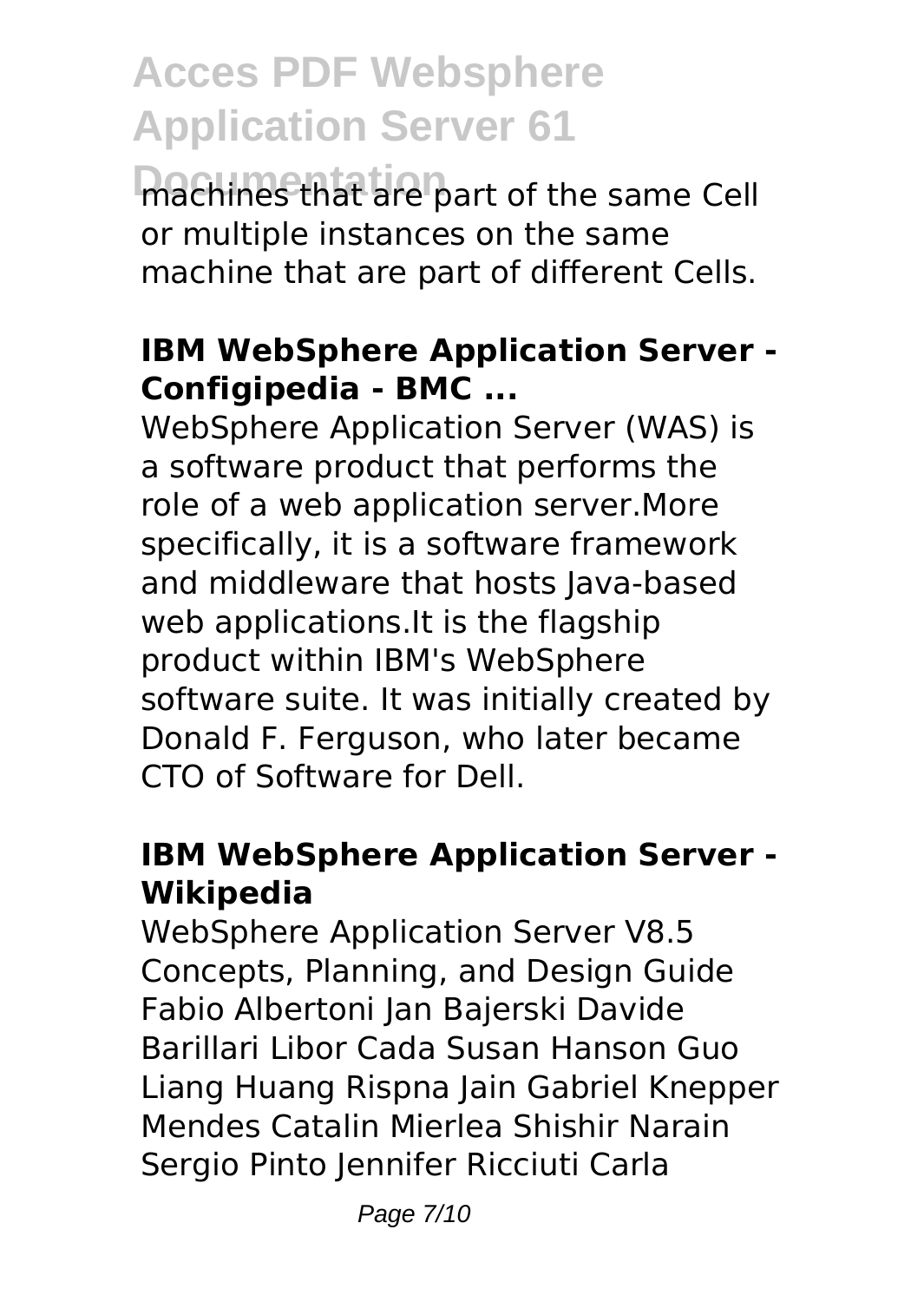**Sadtler Christian Steege End-to-end** planning for WebSphere Application Server V8.5.5

#### **WebSphere Application Server V8.5 Concepts, Planning, and ...**

The following is only a brief procedure describing the update process. For more specific and complete instructions, see the official WebSphere documentation. Stop the WebSphere Application Server, if it is running. Temporarily set a JAVA\_HOME variable in your system environment to point to the JDK downloaded with WebSphere Application Server.

## **Installing the IBM WebSphere Application Server and ...**

Overview Troubleshooting Usage Steps Overview The WebSphere Portal plug-in includes steps to complete the following tasks on WebSphere Portal cells: deploy artifacts (such as themes, skins, and PAA files), run ConfigEngine commands, and run XML Access scripts. The plug-in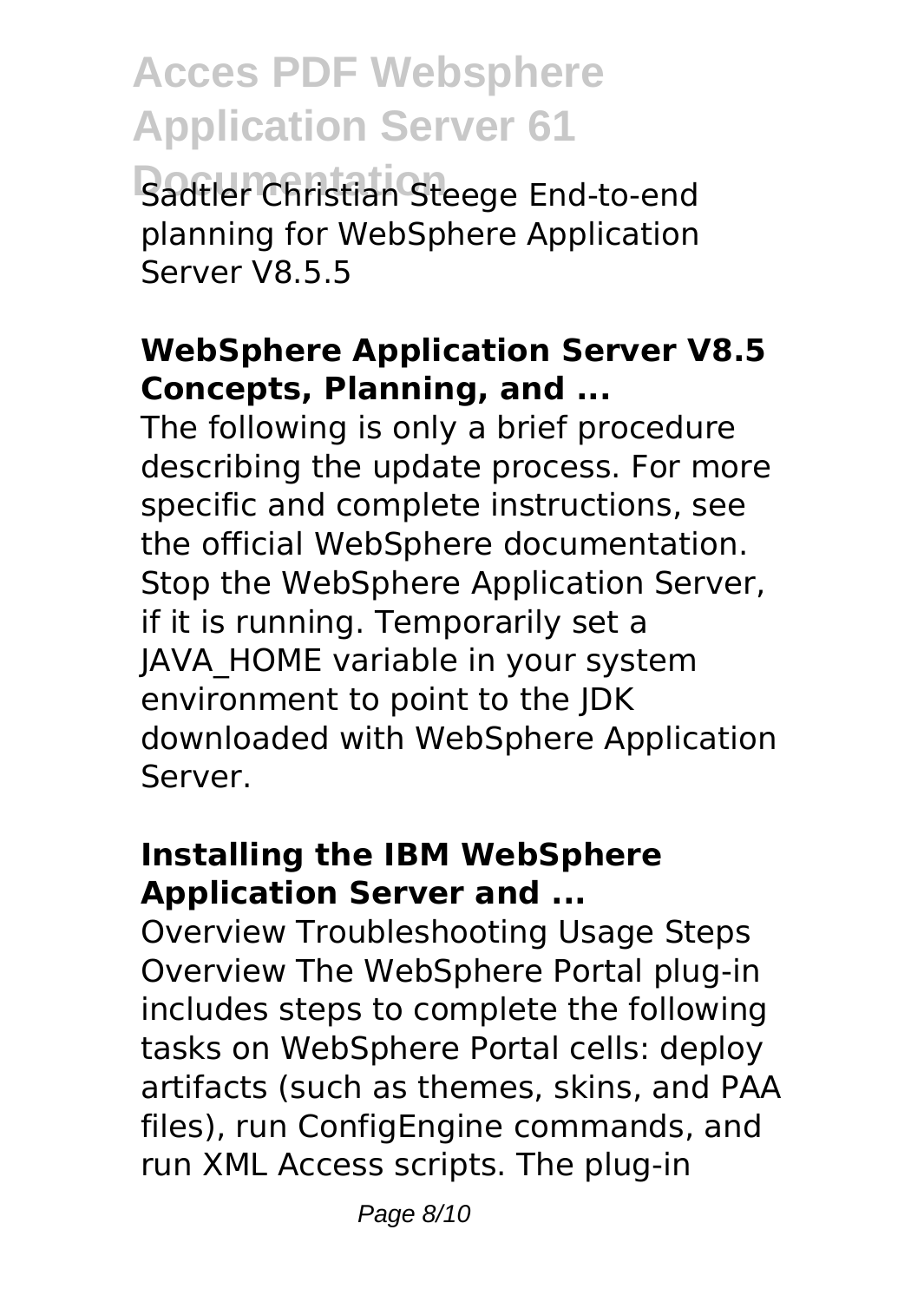**Documentation** provides steps that you can use to automate deployment of artifacts and automate running commands. Deploy

### **IBM WebSphere Portal - Urban{Code}**

Upgrade IBM WebSphere Application Server ND to version 6.1.0.3 by downloading and applying the following fix pack from WebSphere Supplements: Fixpack3 PK33090 (IFIX330906023) on 6.1.0 ND using the UpdateInstaller. Download Oracle BPEL Process Manager 10.1.3.1 for IBM WebSphere Application Server (6.1.0.3) at

#### **Installing Oracle BPEL Process Manager with the IBM ...**

This plug-in supports WebSphere Application Server version 6.1 or later. The steps in this plug-in run on any agents that the IBM UrbanCode Deploy server supports, although this plug-in does not support agents on the IBM i operating system. This plug-in uses the wsadmin tool to manage connections to